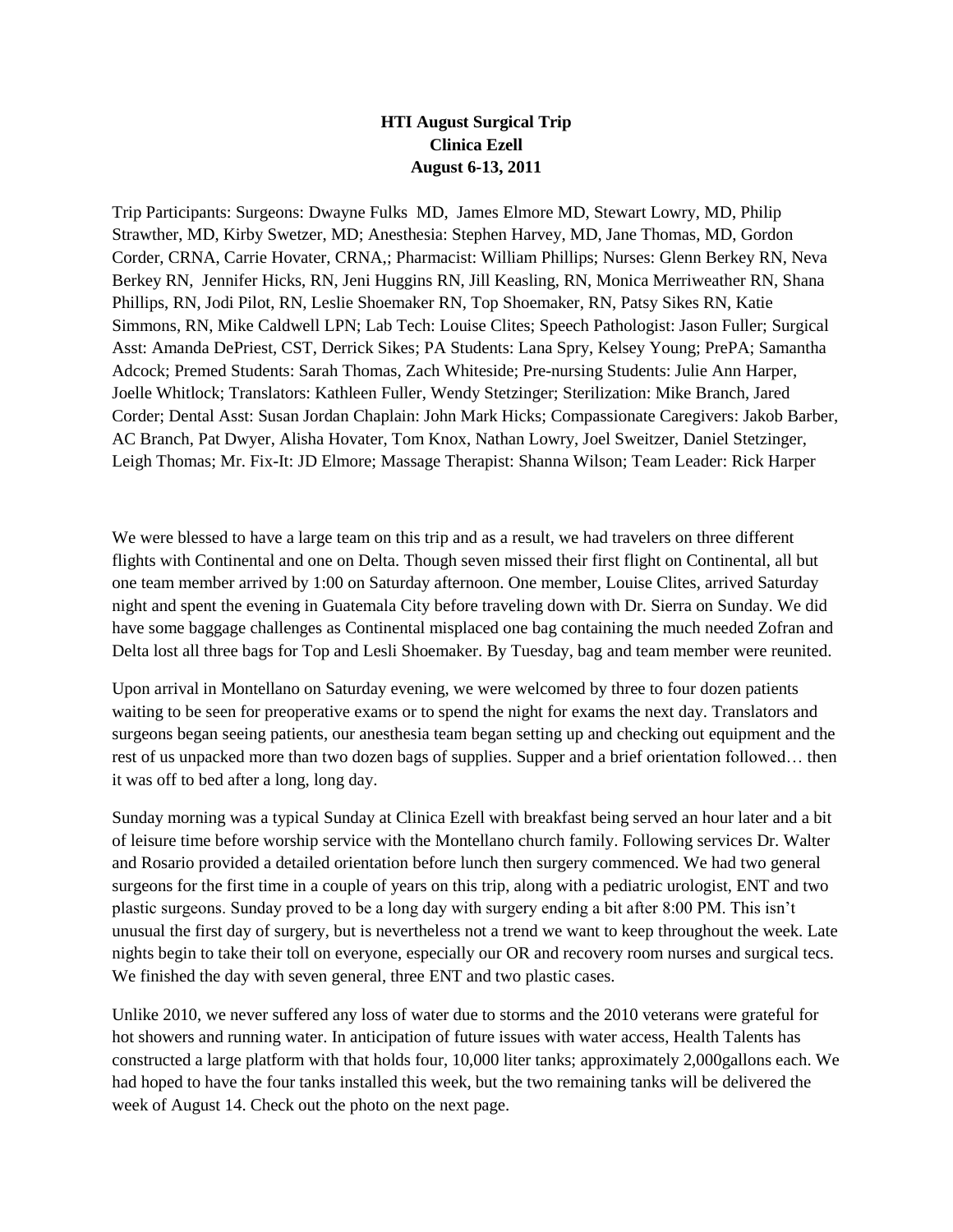

In addition to eighteen cases slated for Monday, we also began delivering ABC supplies to families in the departments of Quetzaltenango, Retahuleu and Suchitpequez. Each day, three to four team members traveled with Violeta and Luis to the various communities in our ABC Program and returned with heartwarming stories of grateful families and generosity that dwarfed their \$30 support each month. It was common to hear these stories around the dinner table or prior to the start of our devotionals. John Mark Hicks served as our trip chaplain and on Monday night, challenged us to "participate in the sharing of the gospel" through our service. He would affirm us for doing so, later in the week.

Dr. James Elmore is a pediatric urologist, and former MET student, who began coming down in August three years ago and he has seen the need for his special services grow demonstrably. Though he overlaps with general surgeons when it comes to pediatric hernia repair, he has been able to provide more, and greater, urology care each year. I suspect he would say this was his busiest year yet.

Tuesday was another large day with seventeen cases on tap and the last of our eleven ENT cases for the week. Dr. Jerry Templer would spend the rest of the week assisting Dr. Dwayne Fulks since Dr. Philip Strawther returned to the US on Wednesday. Our plastic team had four cases on Tuesday, three cleft repairs and one hand surgery. Little Santos had suffered severe burns on his hands and his little fists were balled up due to damage. Dr. Fulks is a specialist in hand surgery and did an amazing job on this surgery. Santos will have a lengthy recovery period and our September team will remove the pins that were placed in his fingers. (Warning, a graphic photo is on the next page.)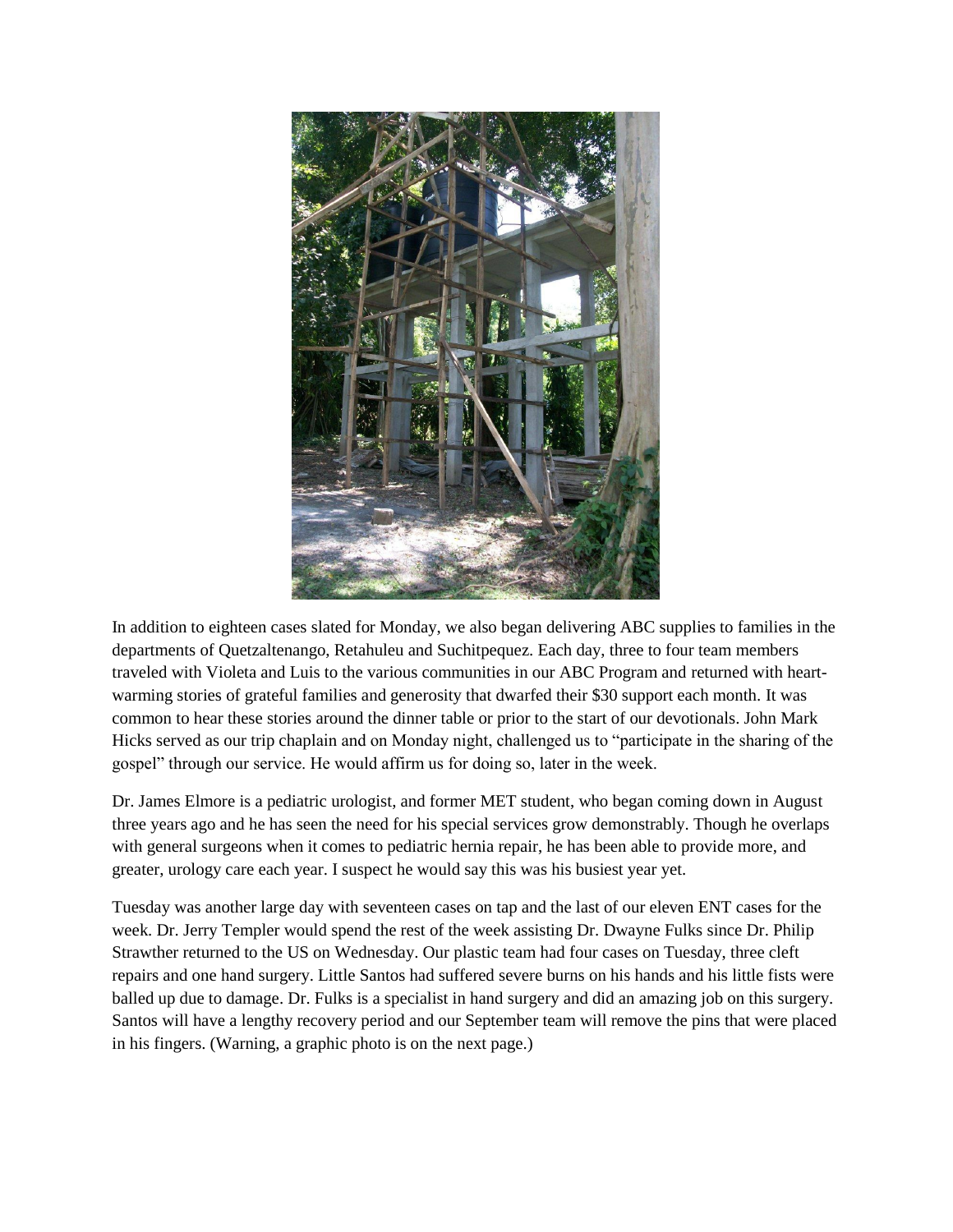

Tuesday's surgery went a little long and I promised our team that we would be done earlier on Wednesday as I could see fatigue in their eyes. Our team members come to serve and they want to do as much as possible and it is seldom a "universally popular" decision when we begin referring patients to the next team. Still, we completed surgery on twenty patients, our highest total for a single day, and all patients were out of the OR by 6:15. It was nice for all of the OR team members to join others for supper that night and relax just a bit before our final day of surgery on Thursday.

We scheduled some side trips to San Lucas Toliman on Thursday, and the need to limit our travel to daylight hours meant we needed to finish our cases by lunch time…or before. With sixteen patients scheduled and the need to change the dressing on Santos' hand, we needed the inspiration. (The dressing change for Santos required him to go under general anesthesia again and while it wasn't another surgical procedure per se, it might as well have been.)

Our lake trips to San Lucas were successful as we went in three shifts and we all returned safely and in time to hear the stories of Jason Fuller, Derrick Sikes and Patsy Sikes who were able to go into the homes of the ABC children they support. Dr. Stephen Harvey joined Derrick and Patsy for an experience he'll never forget and is already recruiting his mother, an RN for a future trip.